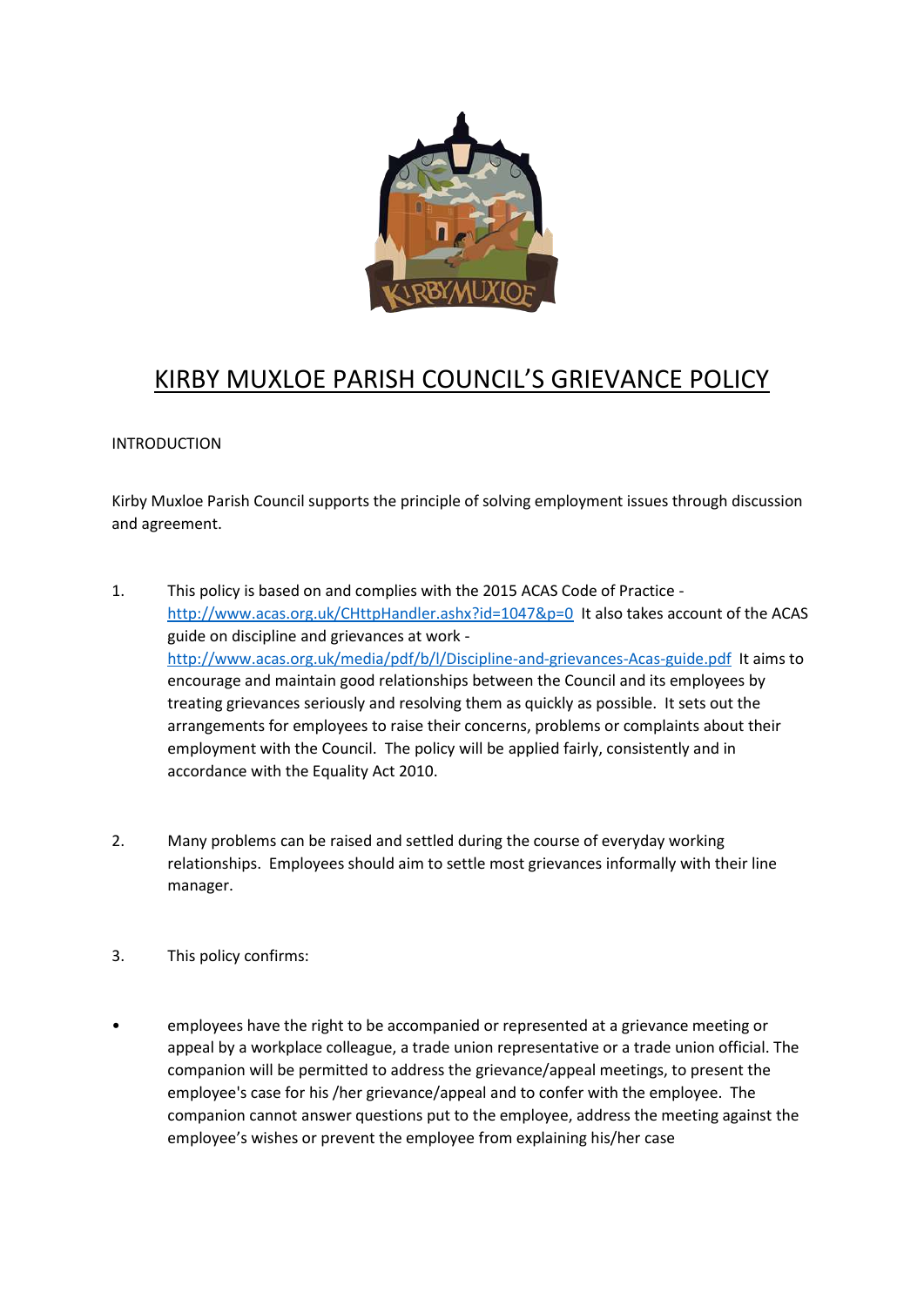- the Council will give employees reasonable notice of the date of the grievance/appeal meetings. Employees and their companions must make all reasonable efforts to attend. If the employee's companion is not available for the proposed date of the meeting, the employee can request a postponement and can propose an alternative date that is within five working days of the original meeting date
- any changes to specified time limits must be agreed by the employee and the Council
- an employee has the right to appeal against the decision about his/her grievance. The appeal decision is final
- information about an employee's grievance will be restricted to those involved in the grievance process. A record of the reason for the grievance, its outcome and action taken is confidential to the employee. The employee's grievance records will be held by the Council in accordance with the Data Protection Act 1998
- recordings of the proceedings at any stage of the grievance procedure are prohibited, unless agreed as a reasonable adjustment that takes account of an employee's medical condition
- if an employee who is already subject to a disciplinary process raises a grievance, the grievance will normally be heard after completion of the disciplinary procedure
- if a grievance is not upheld, no disciplinary action will be taken against an employee if he/she raised the grievance in good faith
- the Council may consider mediation at any stage of the grievance procedure where appropriate, (for example where there have been communication breakdowns or allegations of bullying or harassment). Mediation is a dispute resolution process which requires the Council's and the employee's consent.

# INFORMAL GRIEVANCE PROCEDURE

4. The Council and its employees benefit if grievances are resolved informally and as quickly as possible. As soon as a problem arises, the employee should raise it with his/her manager to see if an informal solution is possible. Both should try to resolve the matter at this stage. If the employee does not want to discuss the grievance with his/her manager (for example, because it concerns the manager), the employee should contact the Chairman of Council or, if appropriate, another member of the Council.

# FORMAL GRIEVANCE PROCEDURE

5. If it is not possible to resolve the grievance informally, the employee may submit a formal grievance. It should be submitted in writing to the Chairman of the Council.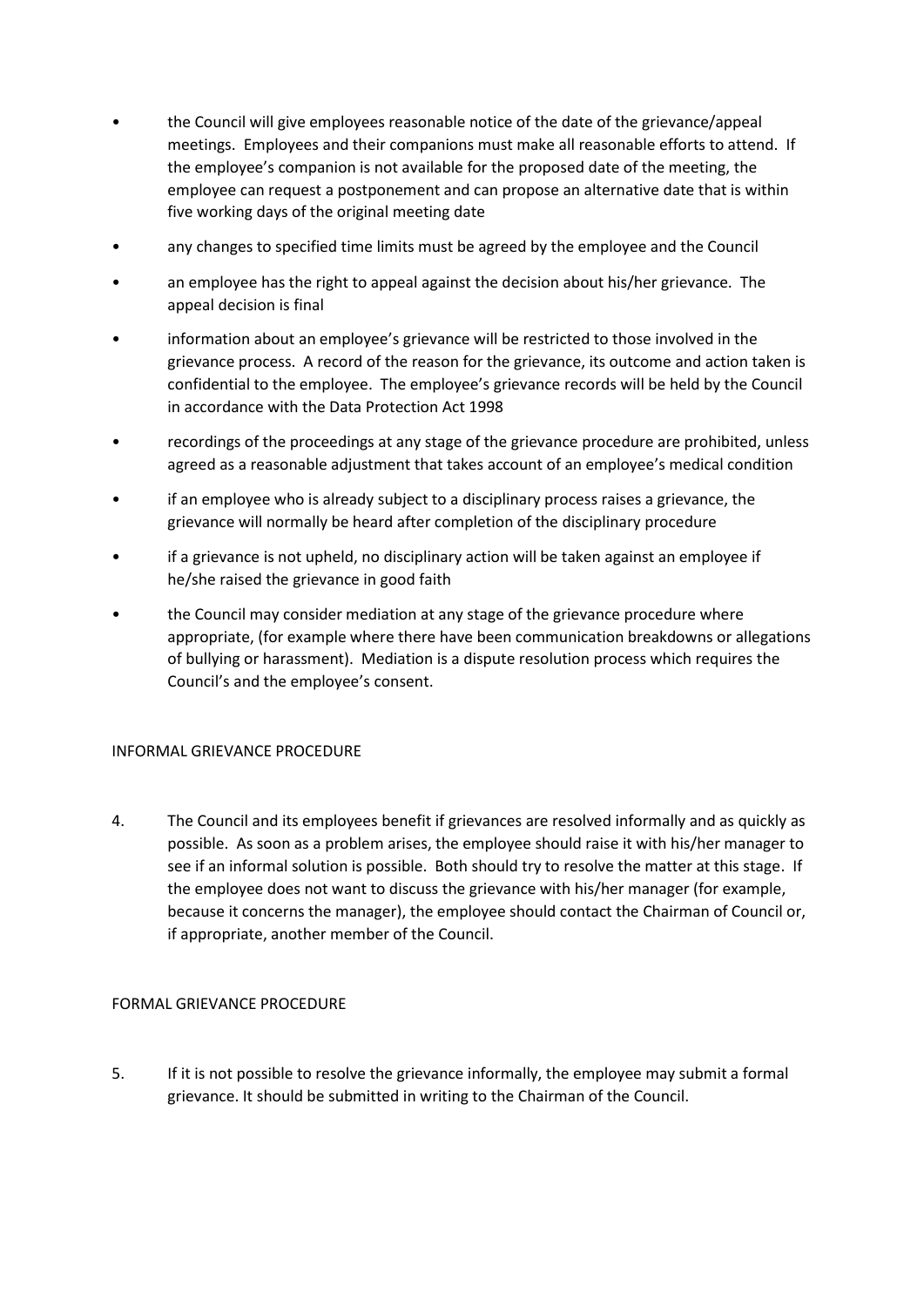6. The Council will appoint a sub-committee of three members to investigate the grievance. The sub-committee will appoint a Chairman from one of its members. No councillor with direct involvement in the matter shall be appointed to the sub-committee.

### Investigation

7. The sub-committee will investigate the matter before the grievance meeting which may include interviewing others (e.g. employees, councillors or members of the public) .

#### Notification

- 8. Within 10 working days of the Council receiving the employee's grievance, the employee will be asked, in writing, to attend a grievance meeting. The sub-committee's letter will include the following:
- the names of its Chairman and other members
- a summary of the employee's grievance based on his/her written submission
- the date, time and place for the meeting. The employee will be given reasonable notice of the meeting which will be within 25 working days of when the Council received the grievance
- the employee's right to be accompanied by a workplace colleague, a trade union representative or a trade union official
- a copy of the Council's grievance policy
- confirmation that, if necessary, witnesses may attend on the employee's behalf and that the employee should provide the names of his/her witnesses at least five working days before the meeting
- confirmation that the employee will provide the Council with any supporting evidence at least five working days before the meeting.

#### The grievance meeting

- 9. At the grievance meeting:
- the Chairman will introduce the members of the sub-committee to the employee
- the employee (or companion) will set out the grievance and present the evidence
- the Chairman will ask the employee what action does he/she wants the Council to take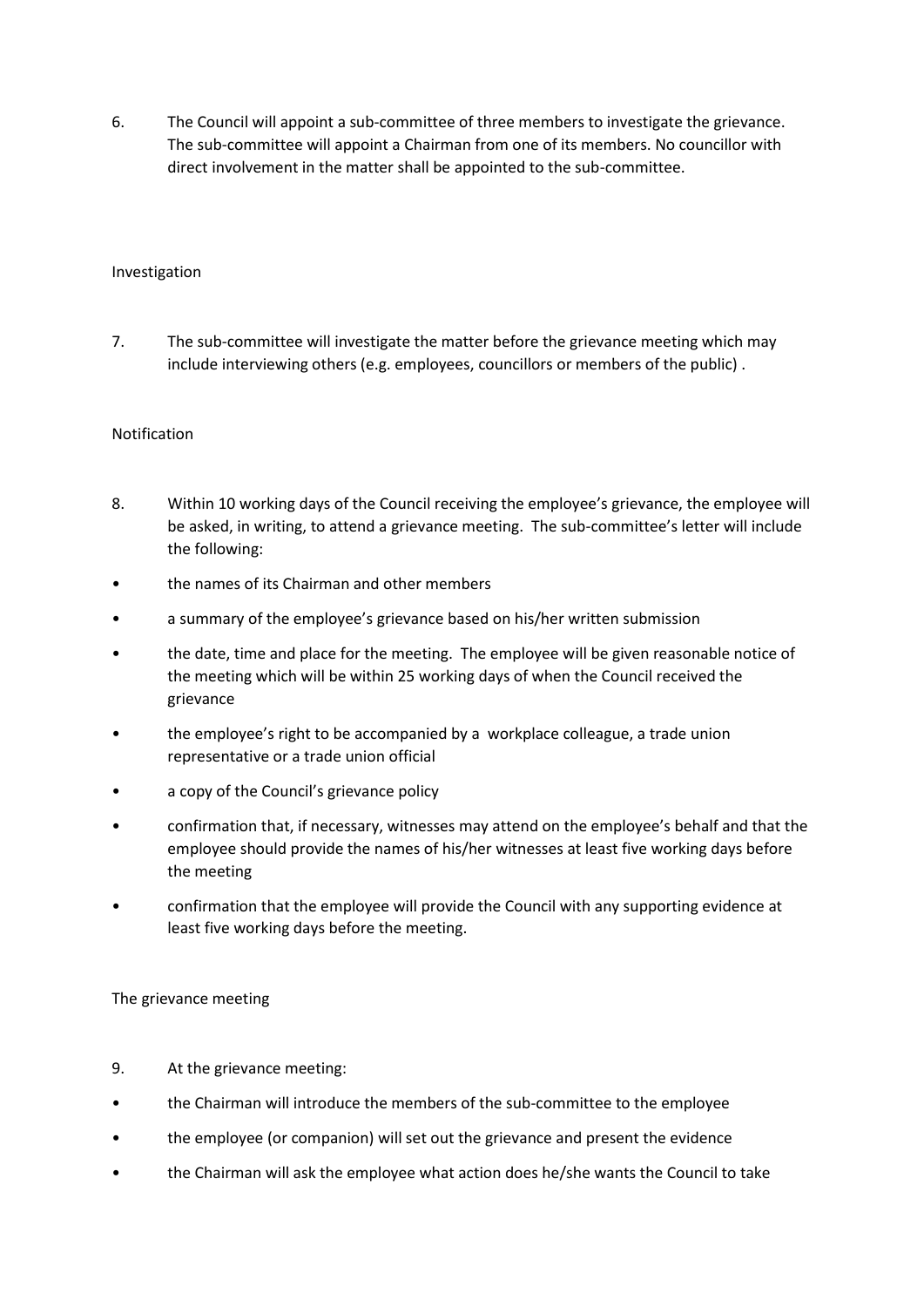- any member of the sub-committee and the employee (or the companion) may question any witness
- the employee (or companion) will have the opportunity to sum up the case
- the Chairman will provide the employee with the sub-committee's decision, in writing, within five working days of the meeting. The letter will notify the employee of the action, if any, that the Council will take and of the employee's right to appeal
- a grievance meeting may be adjourned to allow matters that were raised during the meeting to be investigated by the sub-committee.

# The appeal

- 10. If an employee decides that his/her grievance has not been satisfactorily resolved by the sub-committee, he/she may submit a written appeal to the Council. An appeal must be received by the Council within five working days of the employee receiving the subcommittee's decision and must specify the grounds of appeal.
- 11. Appeals may be raised on a number of grounds, eg:
- a failure by the Council to follow its grievance policy
- the decision was not supported by the evidence
- the action proposed by the sub-committee was inadequate/inappropriate
- new evidence has come to light since the grievance meeting.
- 12. The Appeal will be heard by a panel of three members of the Council who have not previously been involved in the case. The appeal panel will be a committee of three Council members and will appoint a Chairman from one of its members.
- 13. The employee will be notified, in writing, within 10 working days of receipt of the appeal of the time, date and place of the appeal meeting. The meeting will take place within 25 working days of the Council's receipt of the appeal. The employee will be advised that he/she may be accompanied by a workplace colleague, a trade union representative or a trade union official.
- 14. At the appeal meeting, the Chairman will:
- introduce the panel members to the employee
- explain the purpose of the meeting, which is to hear the employee's reasons for appealing against the decision of the sub-committee